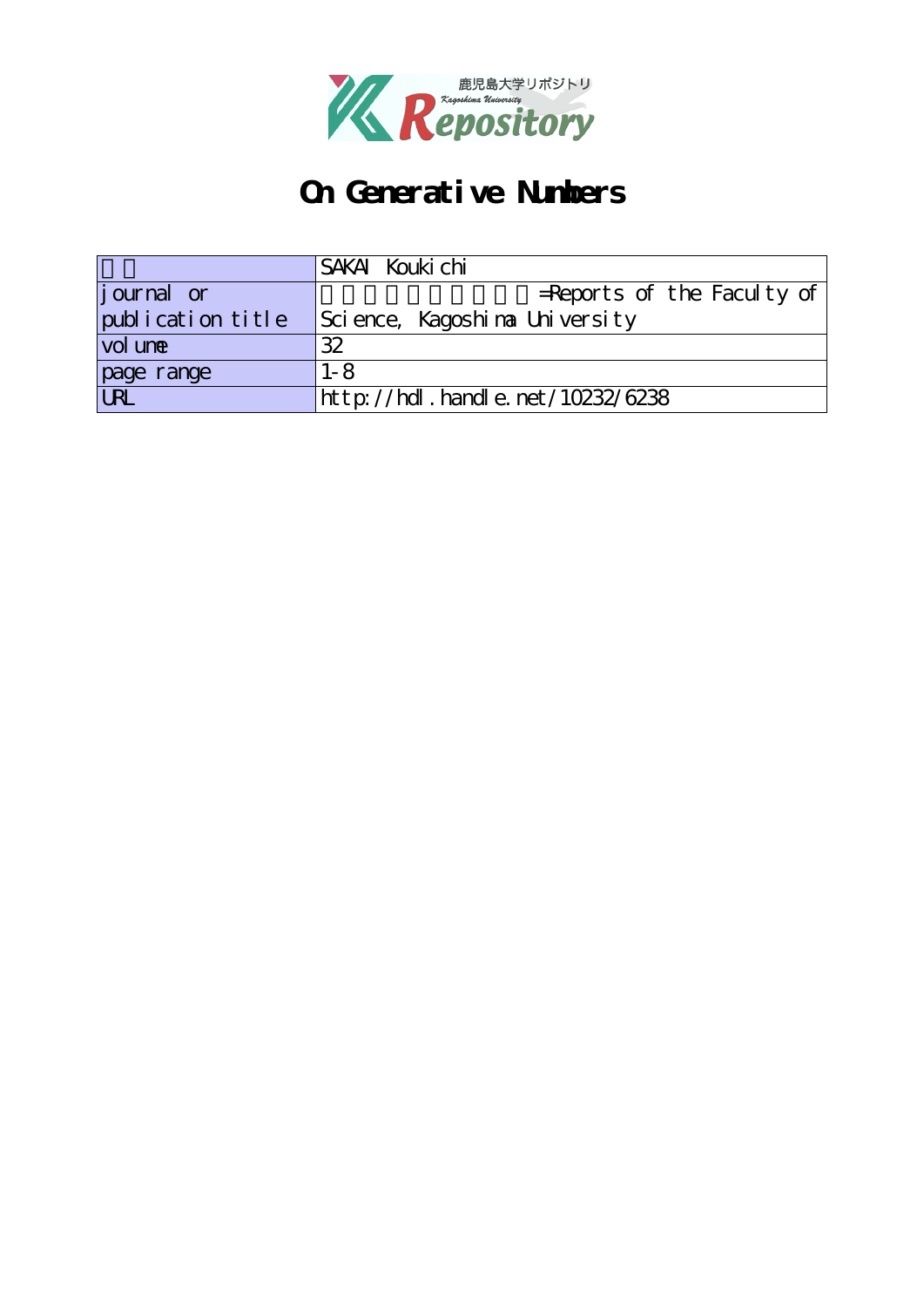# **On Generative Numbers**

|                    | SAKAI Kouki chi                          |
|--------------------|------------------------------------------|
| <i>j</i> ournal or | $=$ Reports of the Faculty of            |
| publication title  | Science, Kagoshina University            |
| vol une            | 32                                       |
| page range         | $1 - 8$                                  |
|                    | http://hdl . handl e. net/10232/00003949 |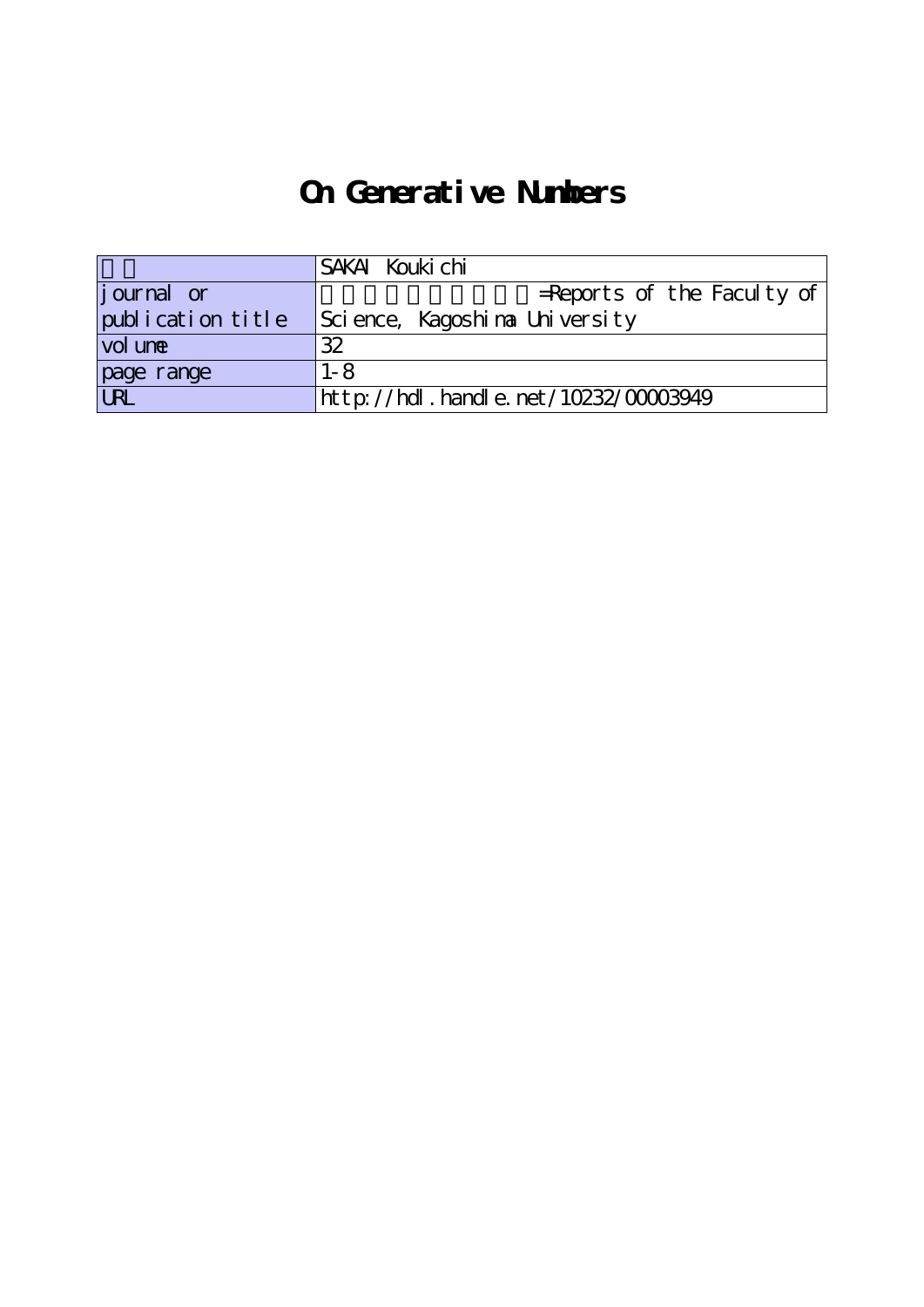Rep. Fac. Sci., Kagoshima Univ., No. 32, pp.  $1 \sim 8$  (1999)

# On Generative Numbers

Koukichi Sakai

(Received August 24, L999)

### Abstract

Let d and n be any positive integers. A positive integer a is said to be  $(n,d)$ -generative if a has at least one *n*-partition  $\{p_1,p_2,\dots,p_n\}$  with the following property:

(\*) every number  $x, d \le x \le a-d$ , is expressed by sum of some  $p_i$ 's.

By  $G(n,d)$  denote the set of all  $(n,d)$ -generative numbers. The purpose of this paper is to determine any members in  $G(n,d)$  and in a special subset  $SG(n,d)$ (see Definition 1) of  $G(n,d).$ 

Key words: generative number, strongly generative number, partition of number.

#### Introduction  $\mathbf{1}$

The author has met the following interesting exercise in A.Tucker's book [1, p.422]:

(A) Show that any set of 16 positive integers (not all distinct) summing to 30 has a subset summing to k, for  $k = 1, 2, 3, ..., 29$ .

This exercise suggests a problem:

(B) For any given positive integer n. find all numbers a,  $a > n$ , such that any set of n positive numbers (not all distinct) summing to a has a subset summing to k, for  $k = 1, 2, 3, \ldots, a - 1$ . Furthermore we propose a problem in connection with  $(A)$  and  $(B)$ :

(C) For any given positive integer n, find all numbers a,  $a \geq n$ , with the following property: there exists at least one set of n positive numbers (not all distinct) summing to a which has a subset summing to k, for  $k = 1,2,3,...,a-1$ .

In this paper we shall consider some problems including  $(B)$  and  $(C)$  as special cases. To state the problems we prepare some notations used in the paper. Since we deal with only positive integers, "number" means always "positive integer" and any variables  $n,d,j,...$  named by small letters express positive integers unless otherwise noted. For any  $m, n$  with  $m \leq n$ , we use the following notation:

 $[m,n]=\{m,m+1,\cdots,n-1,n\}$ , and  $[m]=[1,m].$ 

The cardinal number of any finite set A is denoted by  $|A|$ . By n-set we mean a collection of n numbers which are not all distinct. So for any n-set P and m-set Q, the union  $P\cup Q$  is understood as the  $(n+m)$ -set of all numbers in P or Q, e.g.,  $\{1,1,2,3\}\cup\{2,3\} = \{1,1,2,2,3,3\}.$ 

<sup>\*</sup> Department of Mathematics and Computer Science, Faculty of Science, Kagoshima University, Kagoshima 890-0065, Japan.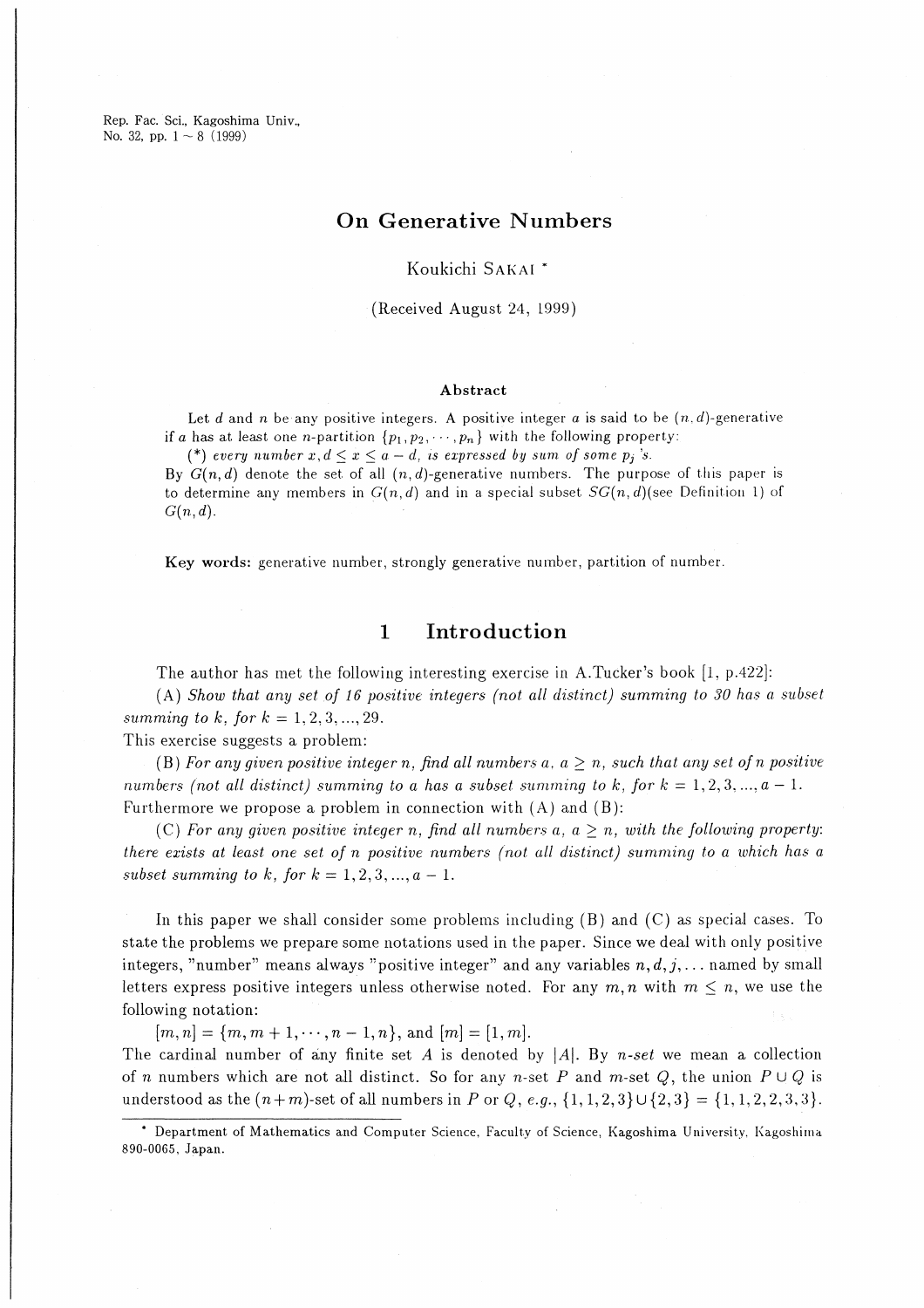Let  $P = \{p_1, p_2, \dots, p_n\}$  be any *n*-set. Unless otherwise noted, we assume always  $p_1 \leq p_2 \leq$  $p_3 \leq \cdots \leq p_n$  and if a number p appears exactly s times in P, this is shortly denoted by  $p^{(s)}$ . e.g.,  $\{1, 2, 2, 2, 4, 4\} = \{1, 2^{(3)}, 4^{(2)}\}.$  For any *n*-set *P* we use the following notation:

 $sum(P)$  = the sum of all numbers in P,

 $ps(P)$  = the set of sum(Q) for all proper subsets Q of P.

For any fixed number d, an n-set P is called a  $(n,d)$ -set if  $p \geq d$  for all  $p \in P$ . For any given number a, a  $(n,d)$ -partition of a is a  $(n,d)$ -set P with  $a = sum(P)$ . A  $(n,d)$ -set P is said to be d-generative if  $ps(P) = [d, a - d]$ , where  $a = sum(P)$ . For example, it is seen easily that  $\{1,2,2^2,2^3,...,2^{n-1}\}\$  is a 1-generative  $(n,1)$ -partition of  $2^n - 1$ , and  $\{2,3,2^2,2^3,2^4,...,2^{n-1}\}\$  is a 2-generative  $(n,2)$ -partition of  $2^n + 1$ .

In what follows let n and d be any fixed numbers with  $n > d$ . Then any d-generative  $(n,d)$ -set P contains the following  $(d+1,d)$ -sets  $A_1(d)$  or  $A_2(d)$ :

 $A_1(d):=[d,2d], \quad A_2(d):=\{d^{(2)}\}\cup [d+1,2d-1].$ 

Note that  $A_1(d)$  and  $A_2(d)$  are d-generative. For the sake of brevity, any  $(n,d)$ -set is said to be d-admissible if it contains  $A_1(d)$  or  $A_2(d)$ . When  $n > d+1$ , any d-admissible  $(n, d)$ -set P is written in the form:  $P = A(d) \cup Q_k$ , where  $k = n-d-1$ ,  $Q_k$  is a  $(k,d)$ -set and  $A(d)$  is  $A_1(d)$  or  $A_2(d)$ .

**Definition 1.** (1) A number a is said to be  $(n,d)$ -generative if a has at least one dgenerative  $(n,d)$ -partition. It is denoted by  $G(n,d)$  the set of all  $(n,d)$ -generative numbers.

(2) A number a is said to be *strongly*  $(n,d)$ -generative if every d-admissible  $(n,d)$ -partition of a is d-generative. It is denoted by  $SG(n, d)$  the set of all strongly  $(n, d)$ -generative numbers.

Under the above definition, the exercise (A) asserts that  $30 \in SG(16,1)$ , and the problems (B) and (C) are one to find any numbers in  $SG(n,1)$  and  $G(n,1)$  respectively.

The aim of this paper is to determine explicitly any numbers in  $G(n,d)$  and  $SG(n,d)$  for any n, d with  $n > d \ge 1$ . In section 2 we prepare some lemmas used in our aim.  $G(n,d)$  and  $SG(n, d)$  are given in sections 3-4 and 5 respectively.

Remark 1. By the definition we have

$$
G(d+1,d) = SG(d+1,d) = \{s_2,s_1\},\
$$

where  $s_1 = sum(A_1(d)) = \frac{3}{2}d(d+1)$  and  $s_2 = sum(A_2(d)) = \frac{1}{2}d(3d+1)$ .

**Remark 2.**  $G(n,d)$  and  $SG(n,d)$  are defined for  $n>d$ . But even if  $n \leq d$ , the following cases have meaningful:

 $G(1,1)=SG(1,1)=\{1\}, \quad G(2,d)=SG(2,d)=\{2d,2d+1\}$  for any d.

## 2 Lemmas

In this section we prepare some lemmas concerning with  $d$ -generativity. Throughout the section let  $n > d$ .

Lemma 2.1. Let  $P = \{p_1, p_2, \dots, p_n\}$  be any d-generative  $(n, d)$ -set, and assume that  $p_j = p_{j+1}$  for some  $j \in [n-1]$ . Then  $Q = \{p_1, p_2, \dots, p_j, p_{j+2}, \dots, p_n\}$ , obtained from P replacing  $p_{i+1}$  by  $2p_i$ , is d-generative.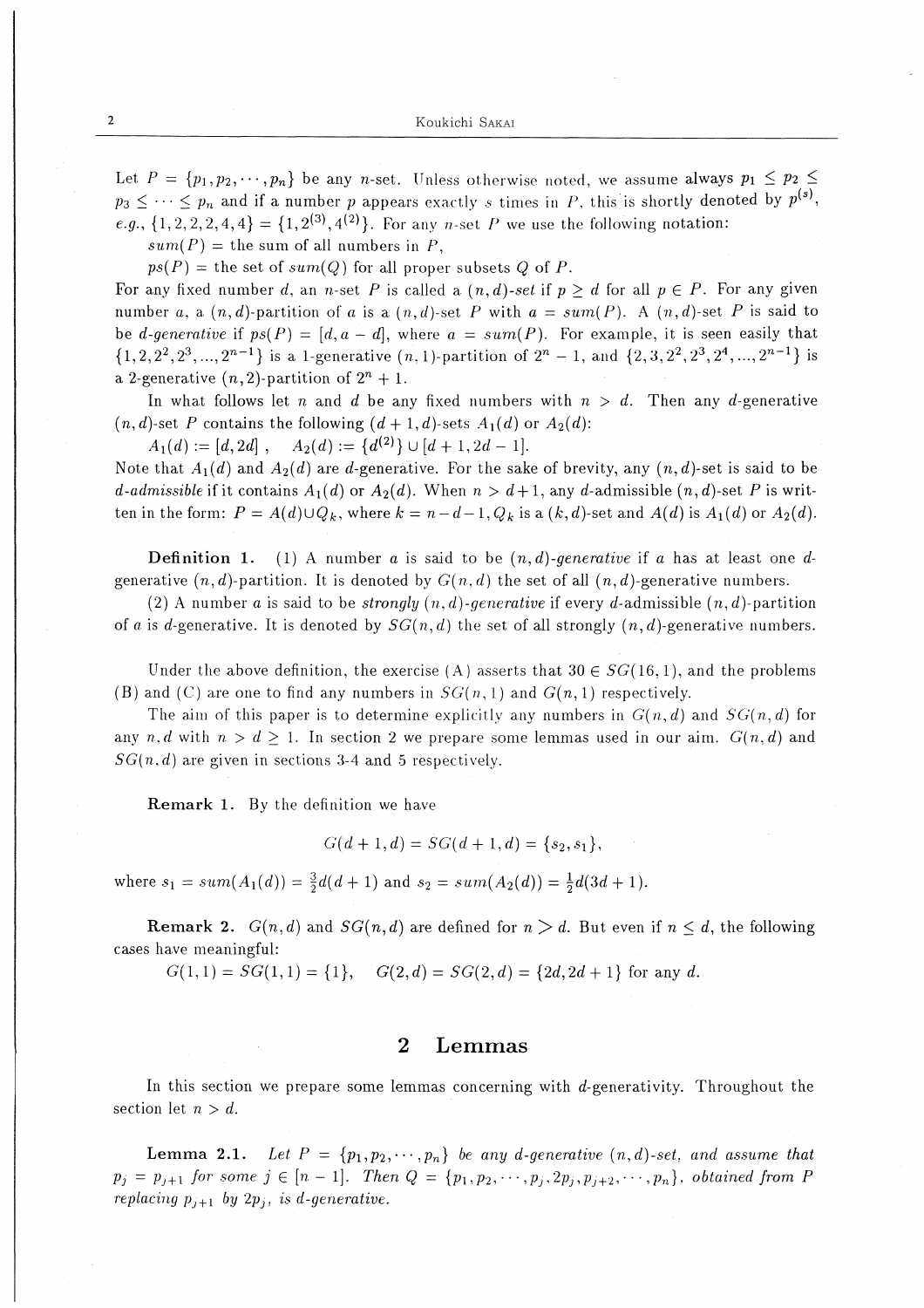**Proof.** Put  $p = p_j$ ,  $a = sum(P)$ , and  $P' = P \setminus \{p_j, p_{j+1}\}\$ . Since P is d-generative, Q is dadmissible and  $[d, d+p] \subset ps(Q)$ . Let  $x \in [d+p+1, a+p-d]$ . Then  $x-p \in [d+1, a-d] \subset ps(P)$ and  $x-p$  is expressed in the form:  $x-p = \alpha p + \beta p + q$ , where  $\alpha$  and  $\beta$  are in {0, 1}, and  $q \in ps(P')$ . If  $(\alpha, \beta) = (1, 1)$  then  $x = p + 2p + q$ . If  $(\alpha, \beta) = (1, 0)$  or  $(0, 1)$  then  $x = 2p + q$ . Finally If  $(\alpha, \beta) = (0, 0)$  then  $x = p + q$ . Therefore in any cases  $x \in ps(Q)$ . This completes the proof.  $\Box$ 

By the same method in the proof of the above, we see

Lemma 2.2. Let  $P = A_1(d) \cup P_k$  be any  $(n, d)$ -set with  $a = sum(P)$ , where  $P_k =$  $\{p_1, p_2, \dots, p_k\}$ . Moreover put  $Q_k = \{p_1, p_2, \dots, p_{k-1}, p_k + d\}$  and consider the  $(n, d)$ -partition  $Q = A_2(d) \cup Q_k$  of a. If Q is d-generative then so is P.  $\Box$ 

The next lemma plays the most essential roles in our discussion.

**Lemma 2.3.** Let P be a d-generative  $(n, d)$ -set P with  $a = sum(P)$ , c be any number with  $c \geq d$ , and consider a  $(n+1, d)$ -set  $Q = P \cup \{c\}$ . Then we have:

- (1) when  $d = 1$ , Q is 1-generative if and only if  $c \leq a + 1$ .
- (2) when  $d = 2$ , Q is 2-generative if and only if  $c \le a 3$  or  $c = a 1$ .
- (3) when  $d \geq 3$ , Q is d-generative if and only if  $c \leq a 2d + 1$ .

**Proof.** Let  $c \in [d, a - d]$ . Then  $ps(Q) = [d, a - d] \cup [d + c, a - d + c]$ . Hence  $ps(Q)$  $[d, a + c - 1]$  if and only if  $d + c \le a - d + 1$ , *i.e.*,  $c \le a - 2d + 1$ . Next let  $a - d < c$ . Then  $ps(Q) = [d, a - d] \cup \{a\} \cup \{c\} \cup [d + c, a + c - d]$ . If  $d \geq 3$ , then  $ps(Q)$  does not contain either  $c + 1$  or  $c - 1$  according to  $c = a - d + 1$  or  $a - d + 1 < c$ . So we have (3). If  $d = 2$ , then  $ps(Q) = [2, a+c-2]$  if and only if  $c = a-1$ . If  $d = 1$ , we see that  $ps(Q) = [a+c-1]$  if and only if  $c = a$  or  $c = a + 1$ . Hence we have (1) and (2).  $\Box$ 

Under the notations in Lemma 2.3, if  $c > a - 2d + 1$  and  $d \geq 3$ , Q is not d-generative. But if  $a-2d+1 < c \le a-d+1$  then we can make a d-generative  $(n+m, d)$ -set  $P \cup \{c\} \cup R$  for some  $(m-1, c)$ -set R, where m is at most d. For example let  $d = 4, P$  be a 4-generative  $(n, 4)$ -set with  $a = sum(P)$ , and let  $c = a - 5$ . Consider the following sets:

 $P_1 = P \cup \{c\}, P_2 = P_1 \cup \{a-3\}$  and  $P_3 = P_2 \cup \{a-2\}.$ Then  $P_1$  and  $P_2$  are not 4-generative and  $P_3$  is 4-generative.

**Lemma 2.4.** Let  $d \geq 3$ , and P be a d-generative  $(n, d)$ -set P with  $a = sum(P)$ . For any m we put  $c(m) = a - 2d + 1 + m$ ,  $P_m = P \cup \{c(m)\}$  and  $Q_m = P_m \cup R(m)$ , where  $R(m)$  is any set of distinct numbers greater than  $c(m)$ . Then we have:

- (1) if  $m \leq d-1$  and  $Q_m$  is d-generative, then  $I_m = [a-d+1, a-d+m] \subset R(m)$  and the  $(n + m + 1, d)$ -set  $P_m \cup I_m$  is d-generative.
- (2) if  $m = d$  and  $Q_d$  is d-generative, then  $I_d = [a-d+2, a-1] \subset R(d)$  and the  $(n+d-1, d)$ -set  $P_m \cup I_d$  is d-generative.
- (3) if  $m > d$  then  $Q_m$  is not d-generative for any  $R(m)$ .

**Proof.** Let  $m > d$ . Then  $a - d + 1 < c(m)$ , and  $a - d + 1$  does not belong to both  $ps(P_m)$  and  $ps(Q_m)$ . So  $Q_m$  is not d-generative for any  $R(m)$ . This proves (3). Next assume that  $Q_m$  is d-generative and  $m \leq d$ . Then  $ps(P_m) = [d, a - d] \cup [d + c(m), a - d + c(m)] =$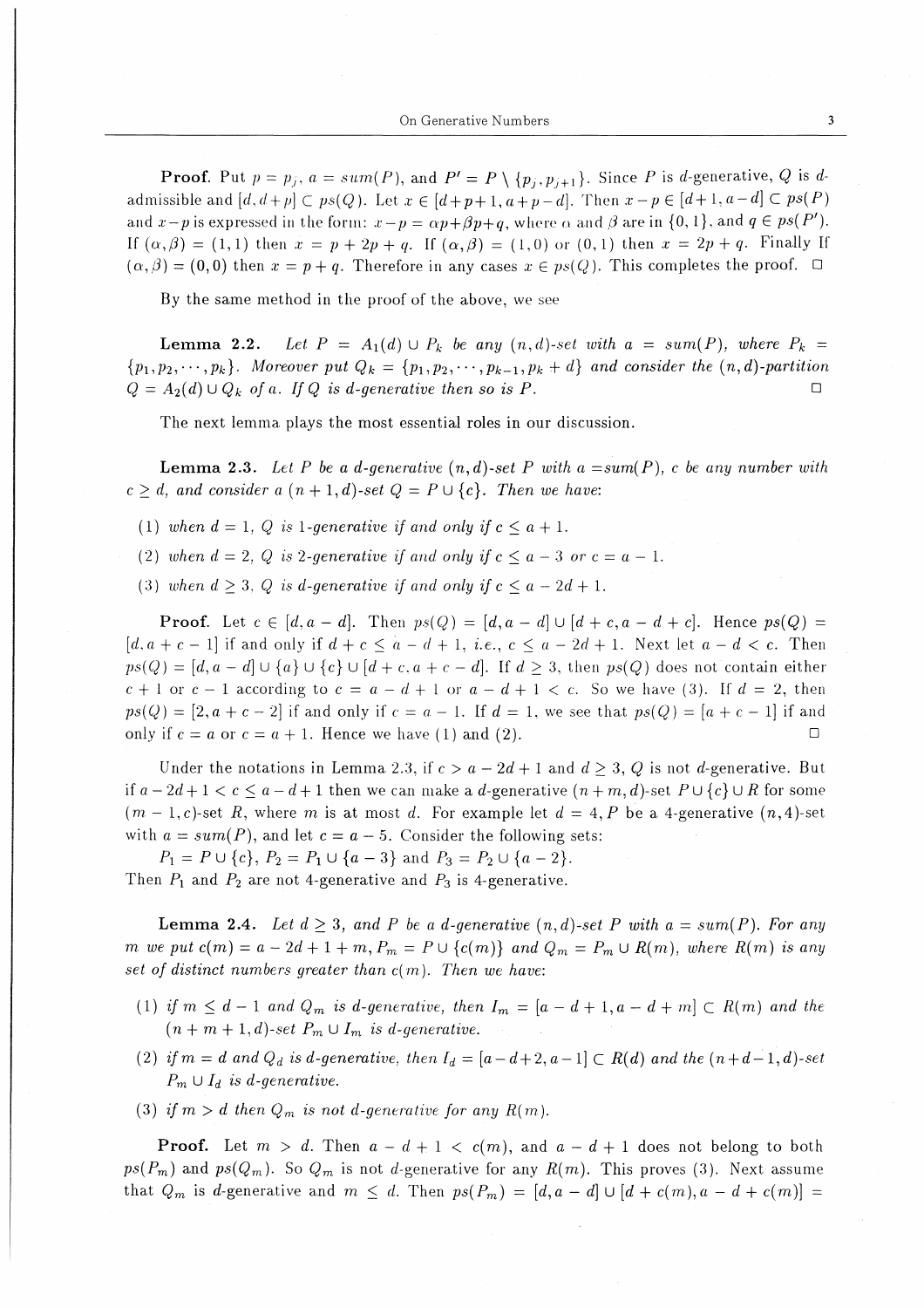$[d, a-d] \cup [a-d+m+1, 2a-3d+m+1]$  or  $ps(P_m) = [d, a-d+1] \cup [a, 2a-2d+1]$  according to  $m \leq d-1$  or  $m=d$ . If  $m \leq d-1$  then  $I_m \cap ps(P_m) = empty, I_m \subset ps(Q_m)$ . So  $I_m \subset ps(R(m))$ . Moreover every number in  $I_m$  is not expressed as a sum of distinct numbers in  $R(m)$ . Hence  $I_m \subset R(m)$ . Similarly  $R(d)$  contains  $I_d$  if  $m = d$ . Thus we get the first assertions in (1) and (2). The others are seen easily.  $\Box$ 

**Lemma 2.5.** Let  $m(n,d)$  and  $sm(n,d)$  be the smallest number in  $G(n,d)$  and in  $SG(n,d)$ respectively. Then we have

$$
m(n,d) = sm(n,d) = \frac{1}{2}d(3d+1) + (n-d-1)d = \frac{1}{2}d(d+2n-1).
$$

**Proof.** For  $n = d + 1$  it is obvious from Remark 1. Let  $n > d + 1$ ,  $P = A_2(d) \cup \{d^{(n-d-1)}\}$ and  $s = sum(P)$ . Evidently s is the smallest number with d-admissible  $(n, d)$ -partition, and P is only one d-admissible  $(n, d)$ -partition of s. Moreover by Lemma 2.3, P is d-generative. Hence  $m(n, d) = sm(n, d) = s.$  $\Box$ 

#### $G(n,1)$  and  $G(n,2)$ 3

Let us denote the maximum number in  $G(n, d)$  by  $M(n, d)$ . The determination of  $M(n, d)$  is the most important works for our aim. From the fact that |P| is at most  $2^{n} - 2$  for any  $(n, d)$ -set P, we can get easily  $M(n, d)$  for the cases  $d \leq 2$ . So in this section we shall characterize any numbers in  $G(n, 1)$  and  $G(n, 2)$ .

**Lemma 3.1.**  $M(n, 1) = 2^n - 1$  and  $M(n, 2) = 2^n + 1$ .

**Proof.** It is noted in introduction that  $2^n - 1 \in G(n,1)$  and  $2^n + 1 \in G(n,2)$ . For any d-generative  $(n, d)$ -set P with  $a = sum(P), |ps(P)| = a - 2d + 1 \leq 2^n - 2$ . Hence  $a \leq 2^n + 2d - 3$ . Especially  $M(n, 1) \leq 2^n - 1$  and  $M(n, 2) \leq 2^n + 1$ . This completes the proof.  $\Box$ 

Notice that  $M(n,1)$  admits a unique 1-generative  $(n,1)$ -partition  $\{1,2,2^2,2^3,\dots,2^n-1\}$ and  $M(n, 2)$  admits a unique 2-generative  $(n, 2)$ -partition  $\{2, 3, 2^2, 2^3, \dots, 2^n - 1\}$ . From this fact we have

**Lemma 3.2.**  $2^n \notin G(n,2)$  for any  $n > 2$ .

**Proof.** For  $n = 3$ , the assertion is true(see Remark 1). So we suppose that  $2^n$  has a 2-generative  $(n, 2)$ -partition  $P = \{p_1, p_2, \dots, p_n\}$  for some  $n \ge 4$ . If a number p appears at least twice in P then  $2^n + p \in G(n,2)$  by Lemma 2.1. This is a contradiction:  $M(n,2) = 2^n + 1$  $2^{n} + p$ . Hence  $p_1 = 2, p_2 = 3, p_3 = 4 < p_4 < \cdots < p_{n-1} < p_n$ , and  $p_{n-1} \leq 2^{n-1} - 1$ . Since  $|ps(P)| = 2<sup>n</sup> - 3$ , for every  $x \in [2, 2<sup>n</sup> - 2]$  except  $x = 2<sup>n-1</sup>$  there exists a unique subset  $P(x)$  of P with  $x = sum(P(x))$ . Especially  $[2, 2^{n-1}-1] \subseteq ps(P_{n-1})$ , where  $P_{n-1} = P \setminus \{p_n\}$ . Hence  $P_{n-1} =$  $\{2,3,2^2,2^3,\cdots,2^{n-2}\}, sum(P_{n-1}) = 2^{n-1}+1 \in G(n-1,2),$  and  $p_n = 2^n - sum(P_{n-1}) = 2^{n-1}-1.$ As  $p_n = sum(P_{n-1}) - 2$ , P is not 2-generative by Lemma 2.3(2), which is a contradiction. This completes the proof.  $\Box$ 

## Lemma 3.3.

- (1)  $[a + 1, 2a + 1] \subseteq G(n + 1, 1)$  for any  $a \in G(n, 1)$ .
- (2)  $[a + 2, 2a 3] \cup \{2a 1\} \subseteq G(n + 1, 2)$  for any  $a \in G(n, 2)$ .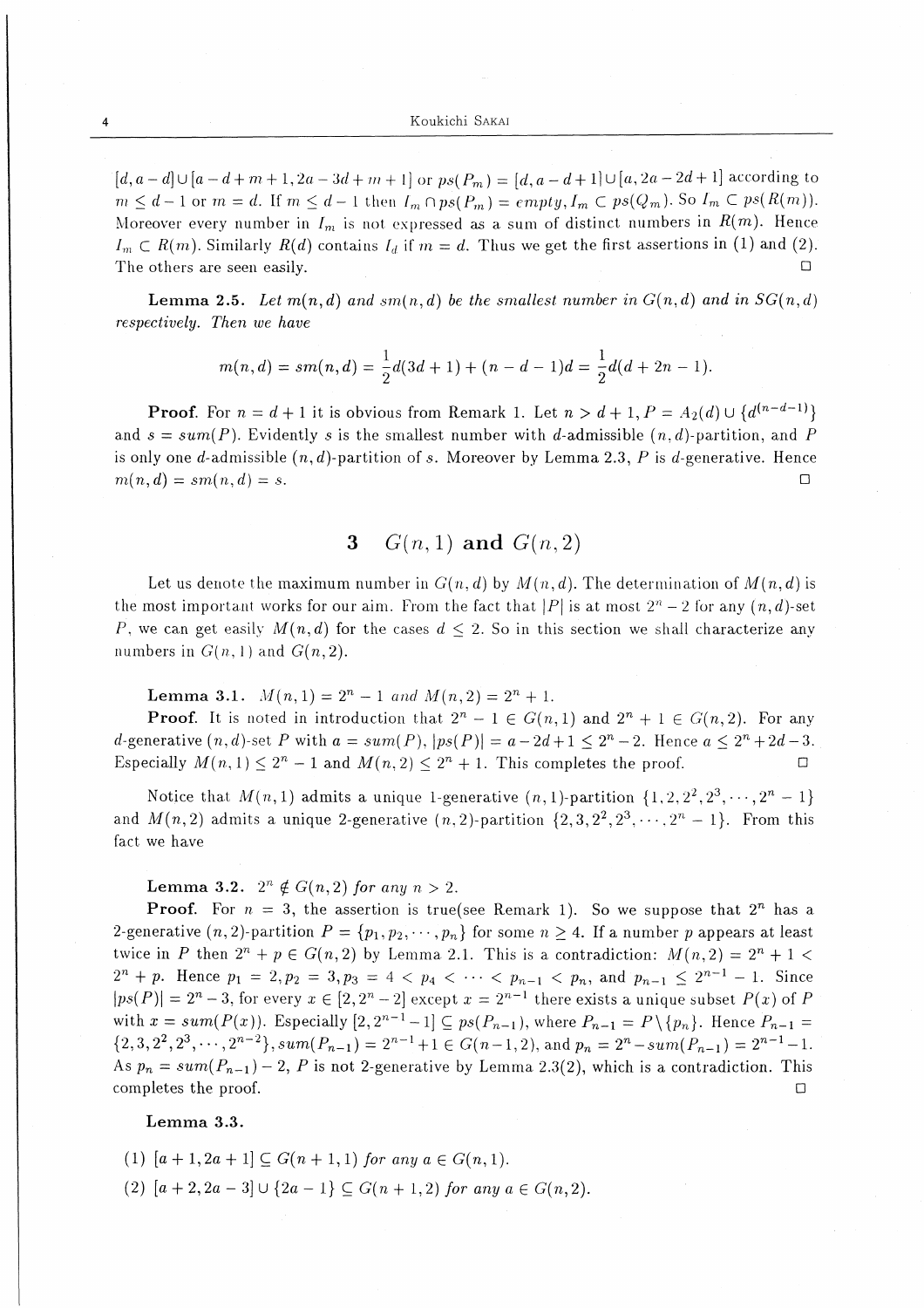Proof. Each assertion is an immediate consequence from Lemma 2.3.

Theorem A.

- (1)  $G(n,1) = [n,2^n-1]$   $(n>1)$ .
- (2)  $G(n,2) = [2n+1,2^n-1] \cup \{2^n+1\}$  (n > 2).

Proof. From Lemmas 3.1-3.3 and Lemma 2.5, the assertion is shown easily by the induction on  $n$ .

4  $G(n,d)$ 

In this section let  $d\geq 3$  and  $n>d$ .

Lemma 4.1.  $G(d+2,d) = \left[\frac{3}{2}d(d+1),3d^2+d+1\right]$ .

**Proof.** Recall from Remark 1 that  $G(d + 1, d) = \{s_2, s_1\}$ , where  $s_1 = \frac{3}{2}d(d + 1)$  and  $s_2 = \frac{1}{2}d(3d+1)$ . Let  $a \in G(d+2,d)$ . Then a has a d-generative  $(d+2,d)$ -partition  $P = A(d) \cup \{c\}$ for some  $c\geq d$ , where  $A(d)$  is  $A_1(d)$  or  $A_2(d)$ . By Lemma 2.3(3),  $d\leq c\leq sum(A(d))-2d+1$ , and hence  $a \in [s+d,2s-2d+1]$  where  $s=s_1$  or  $s=s_2$ . As  $(2s_2-2d+1)-(s_1+d) = s_2+1 > 0$ , we have  $G(d+2,d) = [s_2+d,2s_1-2d+1] = \left[\frac{3}{2}d(d+1),3d^2+d+1\right]$ .

We prepare some lemmas in order to determine the maximum number  $M(n, d)$  in  $G(n, d)$ .

**Lemma 4.2.** Let  $\{M_n(d)\}(n \geq d+1)$  be the sequence defined by  $M_{d+1}(d) = \frac{3}{2}d(d+1)$  and the recurrence relations:  $M_{n+1}(d) = 2M_n(d) - 2d+1$  for any  $n > d$ . Then we have:

- (1)  $M(n,d) = M_n(d)$  for  $n = d+1, d+2$ .
- (2)  $M_n(d) \in G(n,d)$ .
- (3)  $M_n(d) = (3d^2-d+2)2^{n-d-2}+2d-1.$

Proof. (1) is obvious from Remark 1 and Lemma 4.1. Lemma 2.3(3) teaches us that  $2a-2d+1 \in G(n+1,d)$  for any  $a \in G(n,d)$ . Using repeatedly this fact, we have (2). (3) is seen by the induction on n.  $\Box$ 

Let  $n \geq d+2, k=n-d-1 \geq 2$  and let  $P = A_1(d) \cup Q_k$  be a d-generative  $(n,d)$ -partition of  $M(n,d)$ . By Lemma 2.1  $Q_k$  consists of distinct k numbers greater then 2d. Let  $h,0 \leq h \leq k-1$ , be the maximal number among |Q|, where Q is any proper subset of  $Q_k$  such that  $A_1(d) \cup Q$ is d-generative. We understand as  $h = 0$  if such Q does not exist. Let  $Q_h$  with  $|Q_h| = h$  be a proper subset of  $Q_k$  such that  $P_h = A_1(d) \cup Q_h$  is d-generative. When  $h = 0$ , let  $Q_0 = empty$ . Here we put:

 $a(h) = sum(P_h)$ 

 $c(Q_h)=Q_k\setminus Q_h$ 

 $c(h)$  = the smallest number in  $c(Q_h)$ 

 $c(h,m)=a(h)-2d+m+1$  for any m with  $1\leq m\leq d$ .

 $\Box$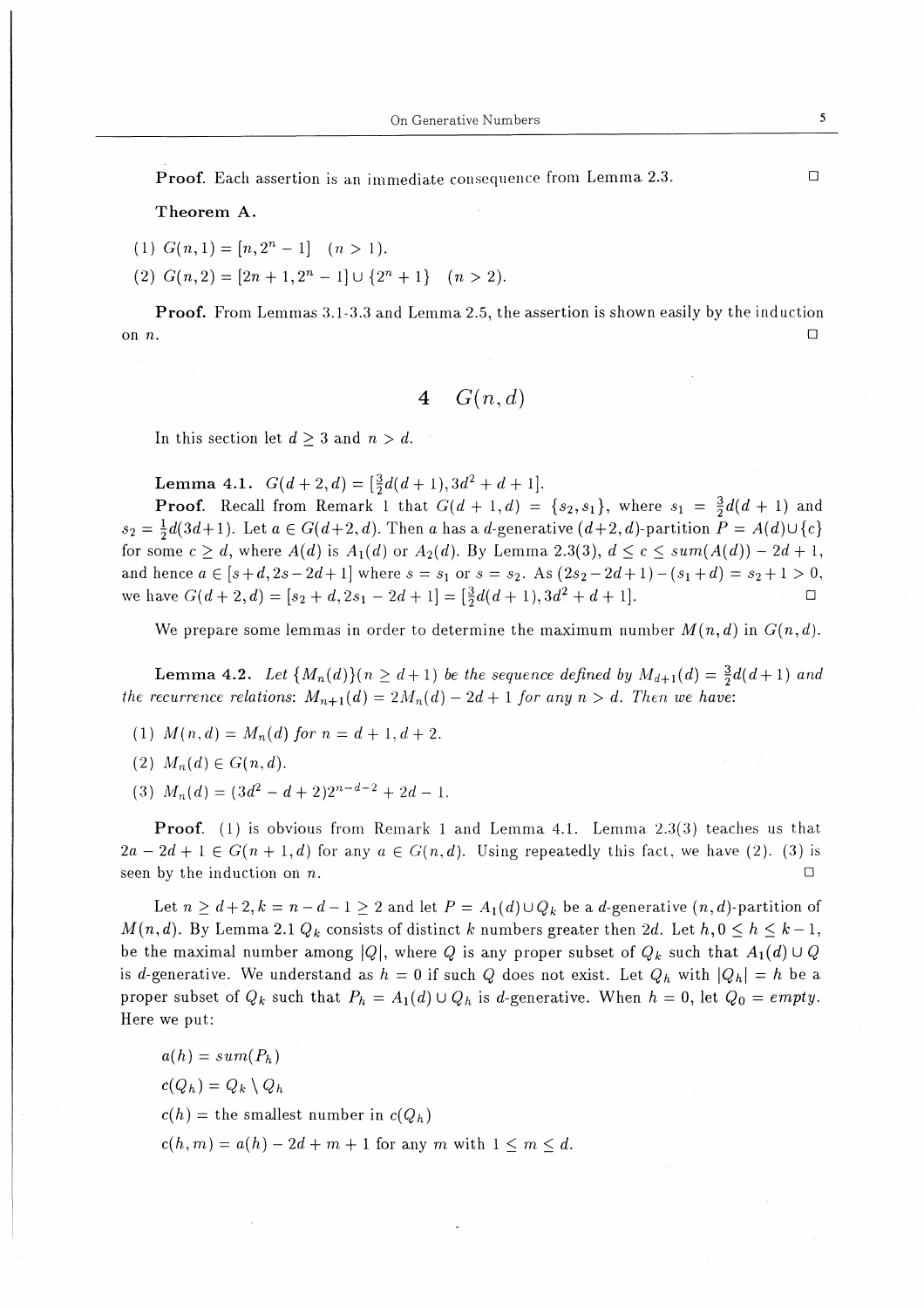Under the these notations the next is derived from Lemma 2.4 and the maximality of  $h$ .

Lemma 4.3. Let  $0 \leq h \leq k - 2$ . Then we have the following cases depending on m with  $m \leq d$ :

(a) when  $m \leq d-1$ 

 $k=h+m+1$  and  $k-d \leq h$  $c(h) = c(h,m)$  $c(Q_h) = {c(h)} \cup [a(h)-d+1,a(h)-d+m]$  $M(n,d)=(m+2)(a(h)-d+ \frac{1}{2}(m+1)).$ 

(b) when  $m=d$ 

 $k=h+d-1$  $c(h)=c(h,d)=a(h)-d+1$  $c(Q_h)=[a(h)-d+1,a(h)-1]$  $M(n,d)=d(a(h)-\frac{1}{2}(d-1)).$ 

 $\Box$ 

**Theorem B.**  $M(n,d) = M_n(d)$  for any  $d \geq 3$  and  $n > d$ , where  $M_n(d)$  is in Lemma 4.2. **Proof.** We use freely the above notations concerning  $M(n,d)$  and in Lemma 4.3. We prove the assertion by the induction on n. It is true for  $n = d + 1, d + 2$ . Let  $n > d + 2$ , i.e.,  $k \ge 2$ . Note that  $M_n(d) \leq M(n,d)$  by Lemma 4.2. Now suppose  $h \leq k-2$ . Then from Lemma 4.3 and the inductive hypothesis it follows:  $M(n,d) \le R(h,m,d)$ , where

$$
R(h, m, d) = \begin{cases} (m+2)(M_{d+1+h}(d) - d + \frac{1}{2}(m+1)) & \text{when } m \leq d-1 \\ d(M_{d+1+h}(d) - \frac{1}{2}(d-1)) & \text{when } m = d. \end{cases}
$$

But it is seen that  $R(h, m, d) < M_n(d)$  for each case, which is a contradiction. Hence  $h = k - 1$ and  $M(n,d) = a(k-1)+c(k-1) \leq M_{n-1}(d)+(M_{n-1}(d)-2d+1) = M_n(d)$ . Therefore  $M(n,d) = M_n(d)$  and  $c(k-1) = M(n-1,d) - 2d+1$ .

Corollary B-1. Let  $d \geq 3$  and  $n > d+1$ .

(1)  $M(n,d)$  has a unique d-generative  $(n,d)$ -partition  $A_1(d) \cup \{q_1,q_2,\dots,q_k\}$ , where  $k =$  $n-d-1$  and  $q_j = M(d+j,d) - 2d+1$  for  $j \in [k]$ . (2)  $M(n+1,d) = 2M(n,d) - 2d + 1.$  $\Box$ 

**Theorem C.**  $G(n,d) = [m(n,d),M(n,d)]$  for any  $d > 3$  and  $n > d+2$ , where

$$
m(n,d) = \frac{1}{2}d(d+2n-1),
$$

 $M(n,d)=(3d^2-d+2)2^{n-d-2}+2d-1.$ 

**Proof.** Lemma 2.3(3) teaches us that  $[a+d,2a-2d+1] \subset G(n+1,d)$  for any  $a \in G(n,d)$ . From this fact, Lemma 2.5, Theorem B and Colloraly B-1, the assertion is obtained by the induction on  $n$ .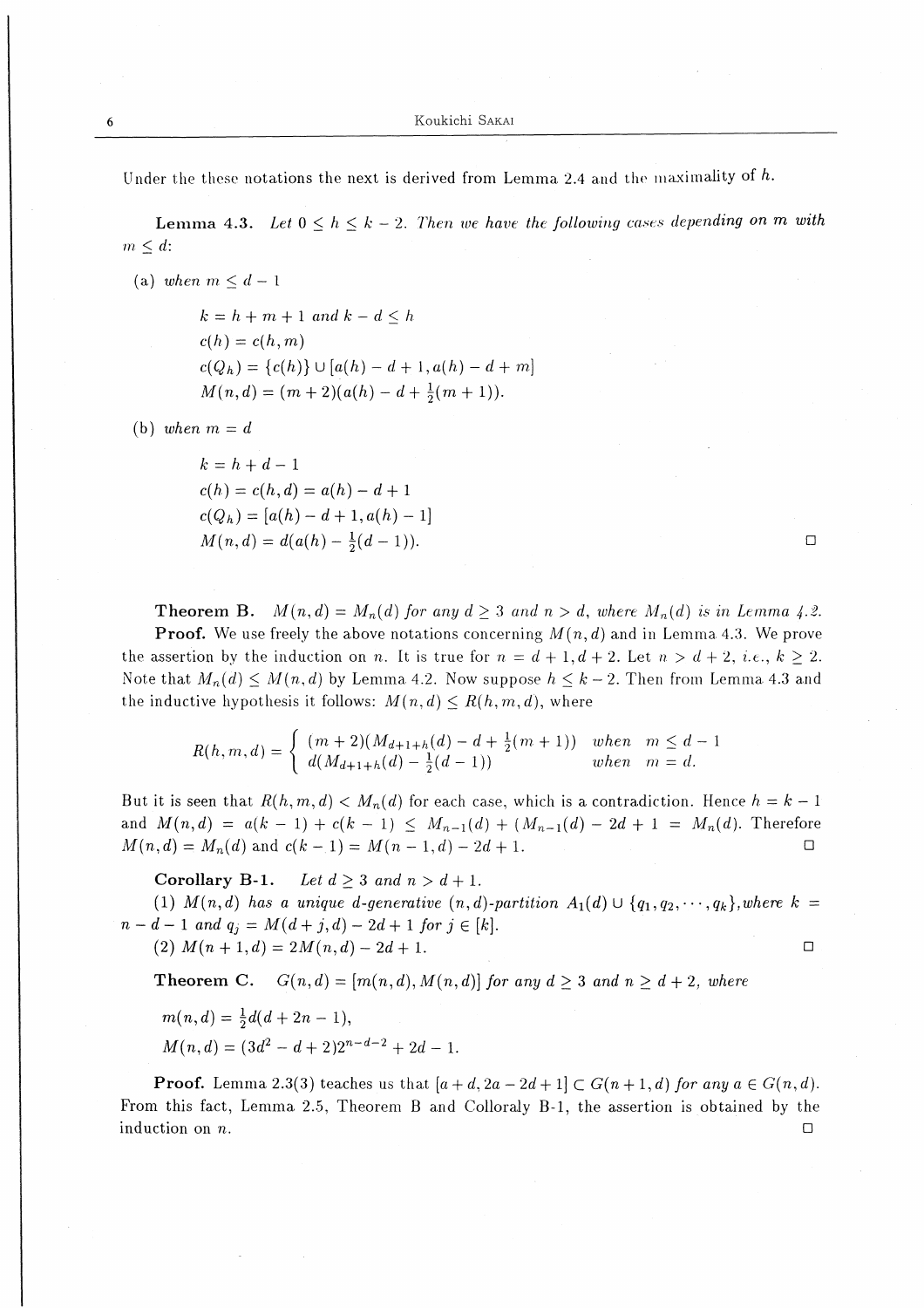**Theorem D.**  $SG(n,d)$  is given as follows:

(1)  $SG(n, 1) = [n, 2n - 1]$   $(n > 1)$ (2)  $SG(n,2) = [2n+1,4n-5] \cup \{4n-3\}$   $(n>2,n \neq 5)$ (3)  $SG(5,2) = [11,15]$ (4)  $SG(d+1,d) = \{\frac{1}{2}d(3d+1),\frac{3}{2}d(d+1)\}\$ 

(5)  $SG(n,d) = [sm(n,d), s(n,d)]$   $(n > d+1, d>2)$ , where

$$
sm(n,d) = d(d+2n-1)/2,
$$
  
\n
$$
s(n,d) = d^2 + (2n-5)d + 1.
$$

The proof of the above theorem is divided into some lemmas。 From Lemma 2.2 it follows that any member in  $SG(n, d)$  is characterized as follows.

**Lemma 5.1.**  $a \in SG(n,d)$  if and only if every  $(n,d)$ -partition of a containing  $A_2(d)$  is  ${\bf d}$ -generative.

As  $SG(d + 1, d)$  is known in Remark 1, let  $n \geq d + 2$ , and introduce the following numbers depending on  $n$  and  $d$ :

 $k=n-d-1$  $s(d) = sum(A_2(d)) = \frac{1}{2}d(3d + 1)$  $s(n,1)=2n-1$  $s(n,d)=2s(d)+2(k-2)d+1=d^2+(2n-5)d+1$   $(d>2)$  $m_i(1)=s(1)+j=j+2$  $m_i(d) = s(d) + (i-3)d+1 \quad (d \geq 2).$ 

Recall from Lemma 2.5 that the smallest number  $sm(n,d)$  in  $SG(n,d)$  is given in the form:  $sm(n,d) = s(d) + kd$ . Let  $s \in SG(n,d)$  and put  $c = s - sm(n-1,d)$ . Then we get the  $(n, d)$ -partition  $P_n(s) = P_{n-1} \cup \{c\}$  of s where  $P_{n-1} = A_2(d) \cup \{d^{(n-d-2)}\}$ . Since  $P_{n-1}$  is d-generative,  $P_n(a)$  is d-generative if and only if c satisfies the condition in Lemma 2.3 for  $a = sum(P_{n-1}) = sm(n - 1, d)$ . So we get

Lemma 5.2. Let  $s \in SG(n,d)$ .

- (1) when  $d=1, s \leq s(n,1)$ .
- (2) when  $d=2, s\leq s(n,2)=4n-5$  or  $s=4n-3,$  and  $s\neq 4n-4$ .
- (3) when  $d\geq 3, s\leq s(n,d)$ .

**Lemma 5.3.** Let  $Q_k = \{q_1, q_2, \dots, q_k\}$  be any  $(k, d)$ -set and let  $P_k = A_2(d) \cup Q_k$ . Here consider the following condition depending on d:

$$
(S_d)
$$
  $q_j \leq m_j(d)$  for any  $j \in [k]$ .  
If  $Q_k$  satisfies  $(S_d)$  then  $P_k$  is d-generative.

 $\Box$